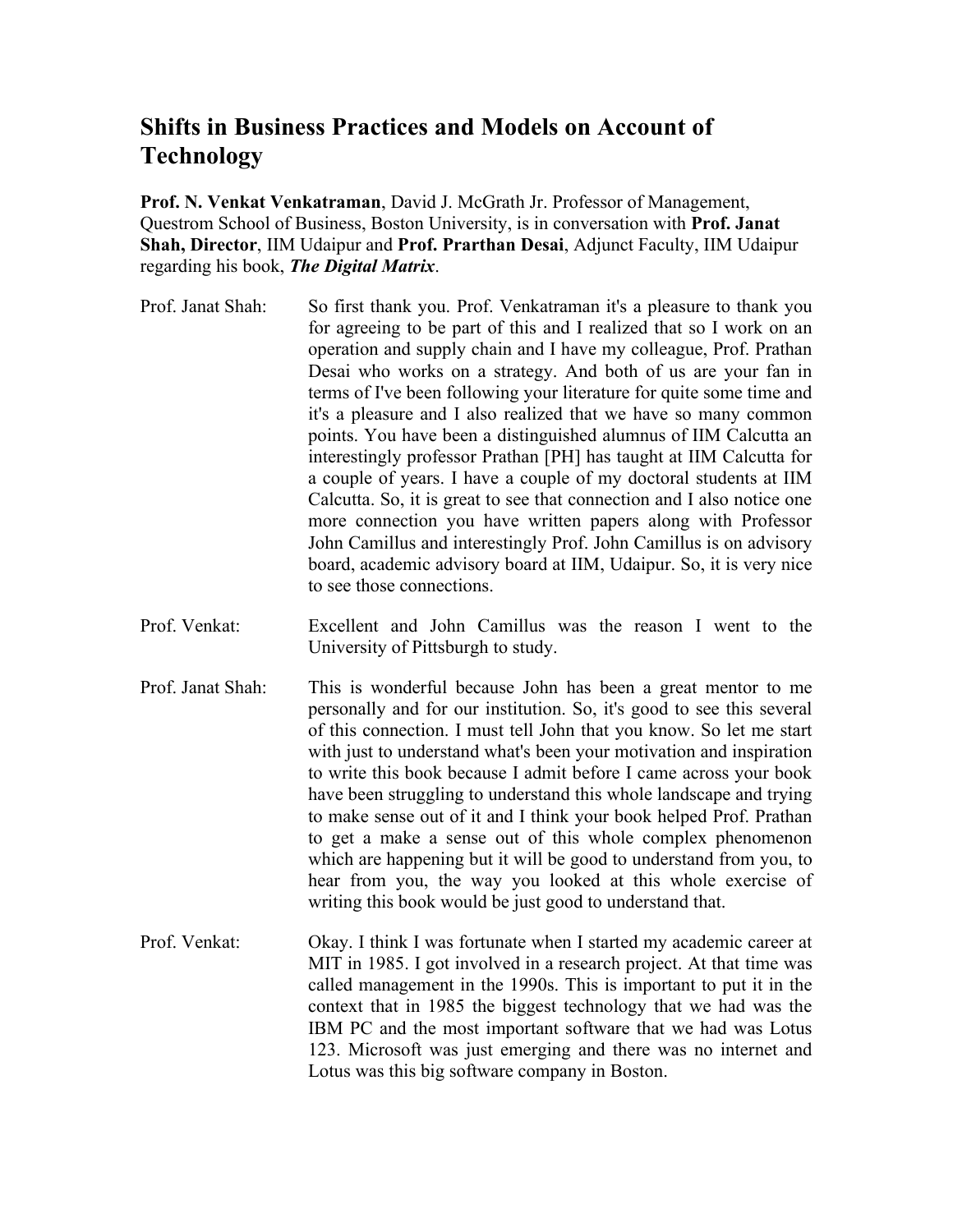The premise of the research project was how will the discipline of management change in the 1990s because of the pervasive availability of technology. Data general, digital equipment all were just ideas and we had 10 companies both in the U.S. and outside the U.S. were really interested in this question and from my academic research with the strategy I got really interested in the role of IT and strategy in the 1980s. The premise was how would the discipline of management change. Now the same question applies in 2019; how would the discipline of management change because of pervasive availability of technology in the next decade. The only difference is that now we have far more technologies, more widespread acceptance and deployment of technology than we had in the 1980s but we haven't answered that question how will management change, how what we research and how we teach change because of technology. What has also changed in the last 30 years is we have gone from IT for process improvement with big ERP systems and big CRM systems and supply chain to now IT becoming an important enabler for redesigning processes but it's also a driver of redesigning products and how we deliver services. So from a process view that was predominant in the 90s and the early 21st century, we have not gone to a pervasive view of technology with product processes and services and when you put it all together it changes the business models which is how do we generate revenue and earn profits and the implications for how we organize ourselves as companies with humans and technology working in tandem rather than humans competing against technology or technology taken over our jobs. So I believe that the digitization of industries and digitization of companies is going to be the single most important issue in the next 10 years across geographies, across industries and across companies. So part of my in taking a canvas that's a book-length canvas rather than academic articles that we write it's really mostly constraining ability to write these ideas well I decided to write the book 2015-2016 and over the last two years I mean I've had a chance to share my thinking with the managers pretty much all over the world and that's been very gratifying and and I am working on follow-on issues that we can come back and talk about it as we go along.

Prof. Janat Shah: This is a fascinating journey of almost 25 years in terms of how you started looking at process improvement and answering those questions for those 10 corporates to today looking at the whole change in the way business models itself including product process, service redesign thing and I think you mentioned in this whole book of the nexus of scale, scope and speed. I found it very fascinating that what was, I mean the way at least I understood, correct me if I am wrong, that what was probably not possible forget 25 years back or even 10 years back has become possible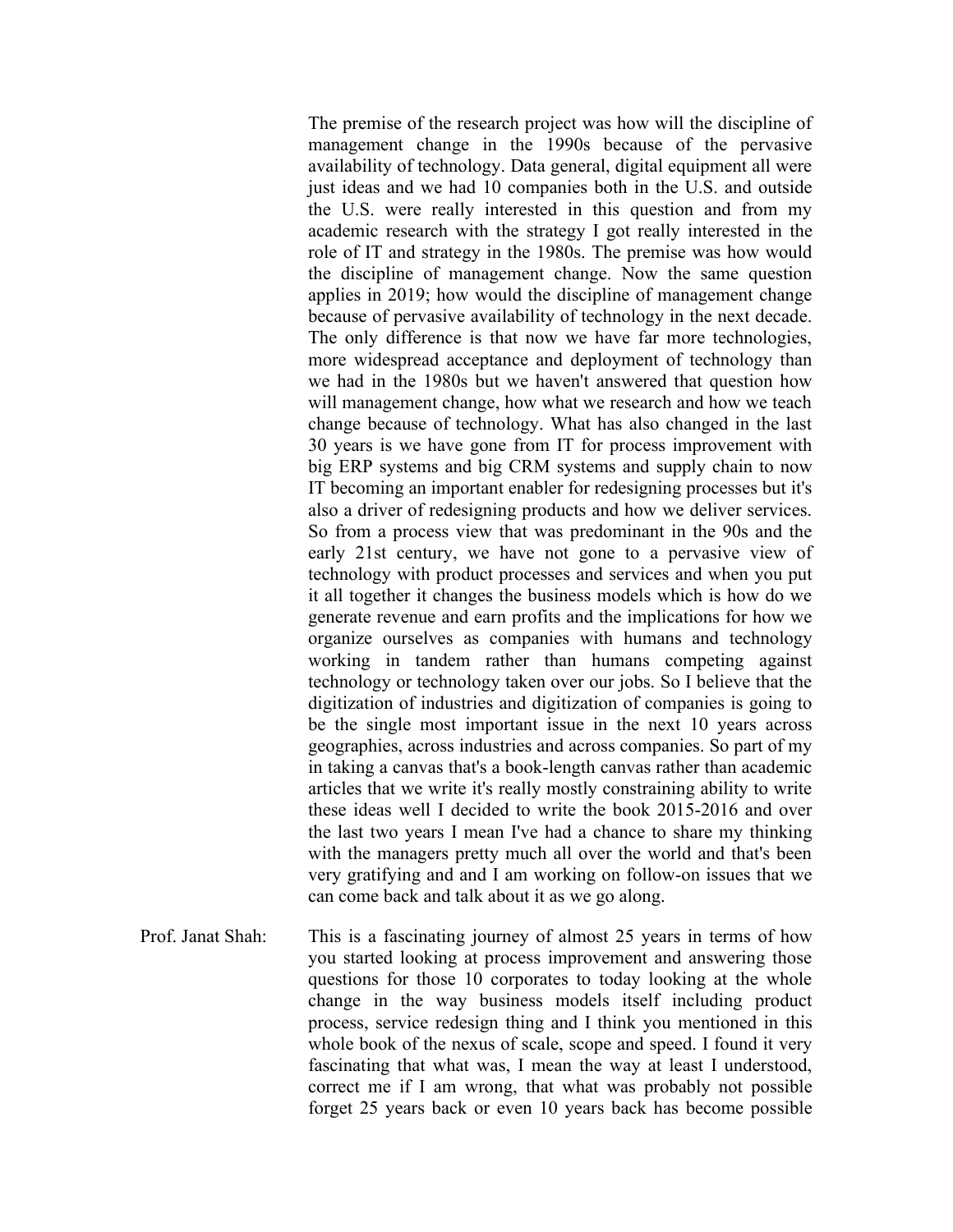today because of the way you describe this whole nexus of scale, scope and speed. Would you just probably give us a sense of the way used to this being the major driver where from a process improvement to now talking about the business improvement model and as you said whole range of industries across the board and across geographies going to be have been affected by this nexus of scale, scope and speed.

Prof. Venkat: Yeah. And for anyone dealing with strategy Alfred Chandler's word scale and scope is extremely important.

- Prof. Janat Shah: Right.
- Prof. Venkat: And if we now look at the scale and most companies still look at the scale in terms of market share. So they say we have 30% of the market or 40% of the market and that logic worked very well and we used the 30-40% of the market to get economies of scale in production, economies of scale in the unit cost reduction so that we can charge slightly more premium and utilize the benefit of economies of scale to be a profitable company. You can go back and look at my early work on market share and profitability relationship and all that is based on physical products. So the scale and physical products which are economies of scale in production and the unit cost was the driver of advantage. Now it is really economies of scale in understanding and having access to data and understanding about our consumers are creating touch points for our products. So if you take the Amazon versus Walmart in the U.S. if we take a traditional way of looking at competition Walmart still has lots of reach in terms of scale but what Amazon has a scale in terms of data and touch points for the consumer and what the web has allowed us to do and as you said it's really in the last ten years the web has allowed us to collect data in multiple millions of data points where the scale of an industry no longer matters because what Amazon is able to do is to collect data on how 200 million consumers use different types of consumer products, different types of services, different types of information products to get insights that transcend industry boundaries and so the scale is now web scale. So that's in multiple hundreds of millions of data points and I think this has significant implications for companies in India as we look at India becoming digital through the availability of Jio and 5G in the next five years whose going to essentially capture data at multiple hundred million data points and start to compete and then if we take a global perspective beyond India then we have got Alibaba and Amazon and then maybe Reliance or others in India in the next five-seven years could be the custodian of data on scale which is different from scale the way we thought about an industrial world. So that's really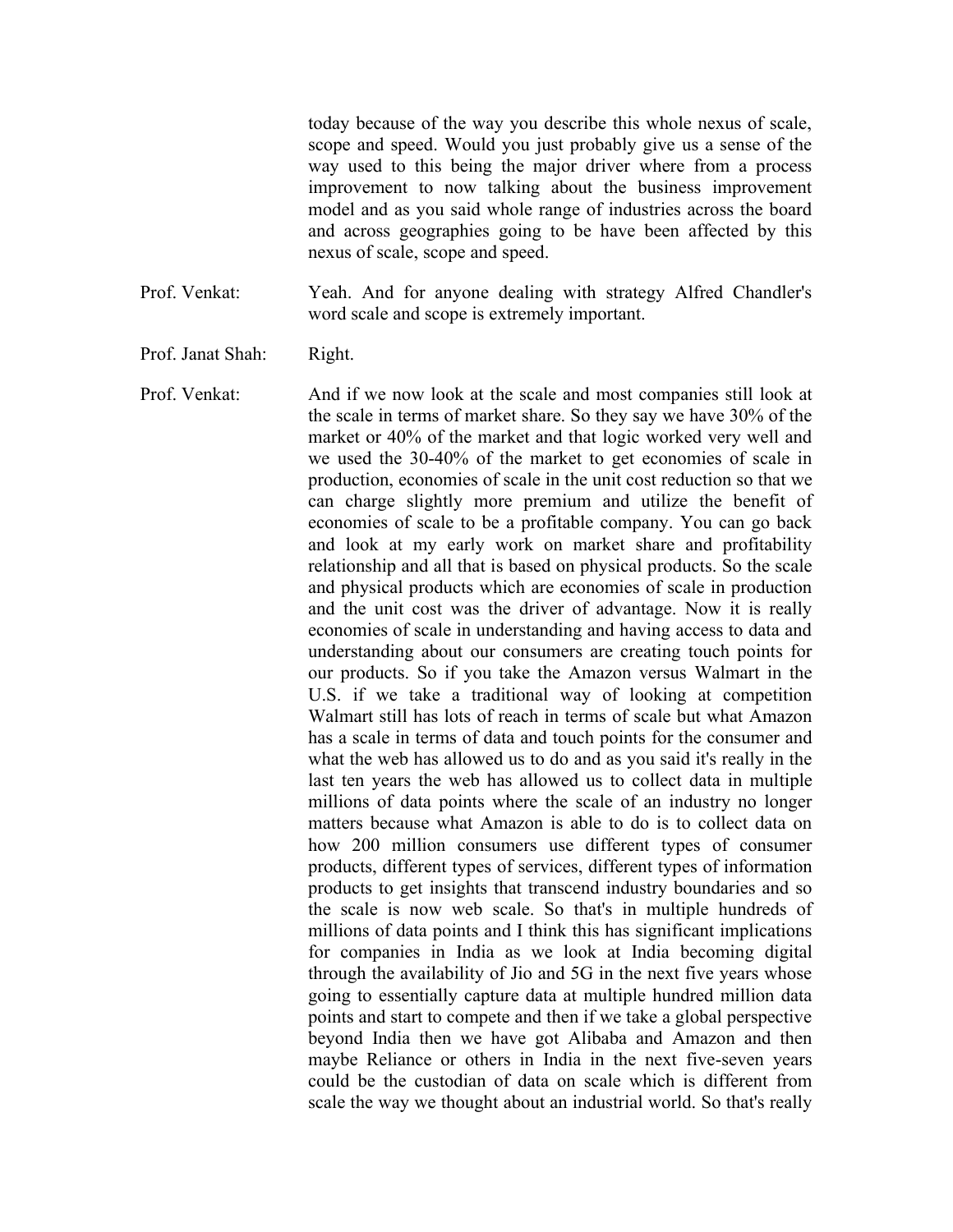the distinction between scale in the physical world to scale in digital world scale of access in data points and why this happens in the last 10 years. It really happened because of the availability of smartphones. In 2007 there was no smartphone. In 2019 we've got 4.6 billion smartphones and that 4.6 billion smartphones allow the brand companies to potentially killing data from hundreds of millions if not billions of consumers because they have direct access to it and they don't have to invest in the infrastructure to collect the data and if they don't do that somebody else collects the data and commoditize this the value in the physical products because the value shifts from physical products to information around how the products are being used. So that's scale.

The scope is also interesting. The C.K. Prahalad work on core competence and how far can you go and how it should be focused all were really useful ideas. Now what we have not core competencies to constraint the company from looking beyond this core boundaries but scope where a digital company comes into an industry which may not look like competitors that you might have thought about but companies that use their power of digital technologies whether it is the mobile phone or social connections or apps or cloud to solve the problem in an industry that the incumbents are not able to solve. So we can say what happened to be advertising industry before Google why couldn't they have created Google, the answer is no because the advertisers didn't think about the role of algorithms and analytics as part of advertising. Similarly what happened to the traditional telecom companies. The traditional telecom companies were thinking about voice communication and instant messaging and chat and Apple saw it as a multi-architecture that can go from iPod which was a single app architecture with the single app being music to a multi app architecture that allowed them to get into the telecommunication industry then the traditional industry didn't have their competence and we can go on and talk about many others. So for me, the fascinating aspect of digital transformation is when the incumbents face a new competitive threat from these digital giants that are able to parlay their ability with technology to go from one industry to a different industry and the incumbents are unable to match the digital functionality or the digital competence. So that's really where the scope comes in and then the third one is speed. The speed is an area that I'm sure whether you are in supply chain or whether strategy or operation management we talked about it or where speed is different in the digital world is the nonlinear aspect of individuals embracing the technology, the availability of this 4.8 billion devices that we carry in our hands pretty much every moment of our making days has allowed us to think about deployment of technology in the nonlinear fashion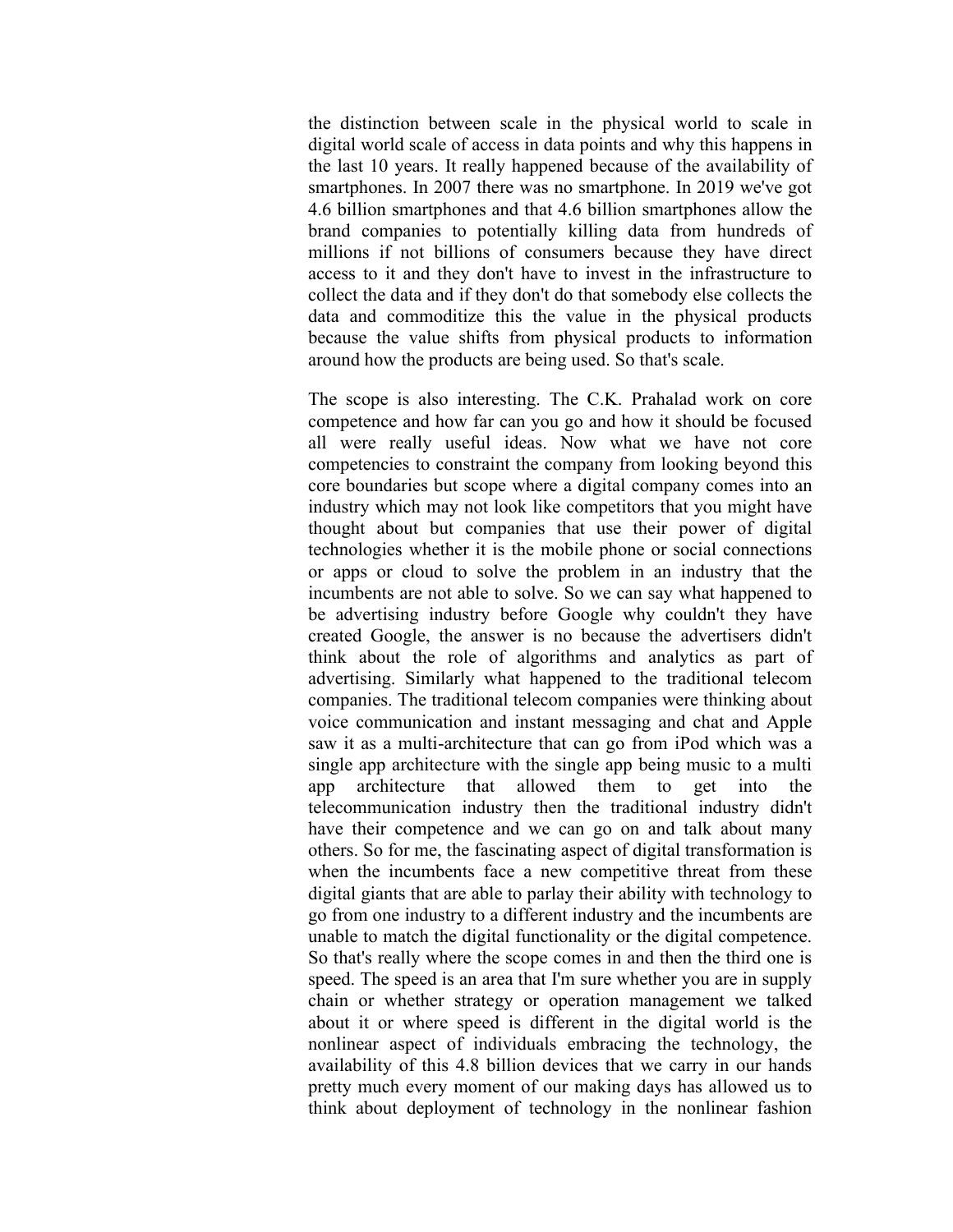which means I can now add a heart rate sensor or an EKG sensor into a phone and suddenly I have the possibility of collecting data from a billion people. So if I'm still thinking about incremental 10% improvement in my ability to collect data on service customers and Apple comes in and says in five years I may have data on the heart condition of a billion people on the planet the traditional healthcare companies find themselves at a competitive disadvantage. So the speed is linear to nonlinear. Scope is adjacencies to problem solving with digital. Scale is economies of scale in production to economies of scale in access to information and utilization of that data to get insights.

So that when you put it all together even individually you can begin to see the shift, but when you put it all together you find that the incumbents find themselves at a profound point of inflection which in my view is even more extreme than click instances disruption logic because he was really talking about disruption from a product perspective that went into business models whereas this is product processing services business models and the organizing logic and so to me this is a obviously I'm biased but I see the next decade as profoundly important transformation across industries and we can talk more about it. So that's really why I think scale, scope and speed taken together provides the new strategic logic for strategy and operations.

Prof. Janat Shah: No, I mean it's a fascinating way being able to weave this together where how this whole nexus changing the whole way we look at from a strategy or operations or supply chain perspective and you give up examples of couple of industry advertising, retail, telecom; in your book you covered extensively healthcare which you also touched upon and somewhere this whole idea for any industry that can I say that maybe I am safe but from what you describe I think there is no industry, so I must share with you when I read your book for the next few days, I was stunned that what would does it be for education if for example Google comes into education where would the management school be at both side you talk about the startup some of the startup we look at any businesses and the way digital giant look at it. Is there any industry which you think can say that look probably my industry I can be, I can have a slightly longer horizon then the kind of industries you talked about advertising, retailing, telecom and healthcare. I am sure since you've been speaking to several industries is there any industry which thinks that maybe I don't need to worry too much or I have probably another decade to worry about it or saying that I can wait and watch.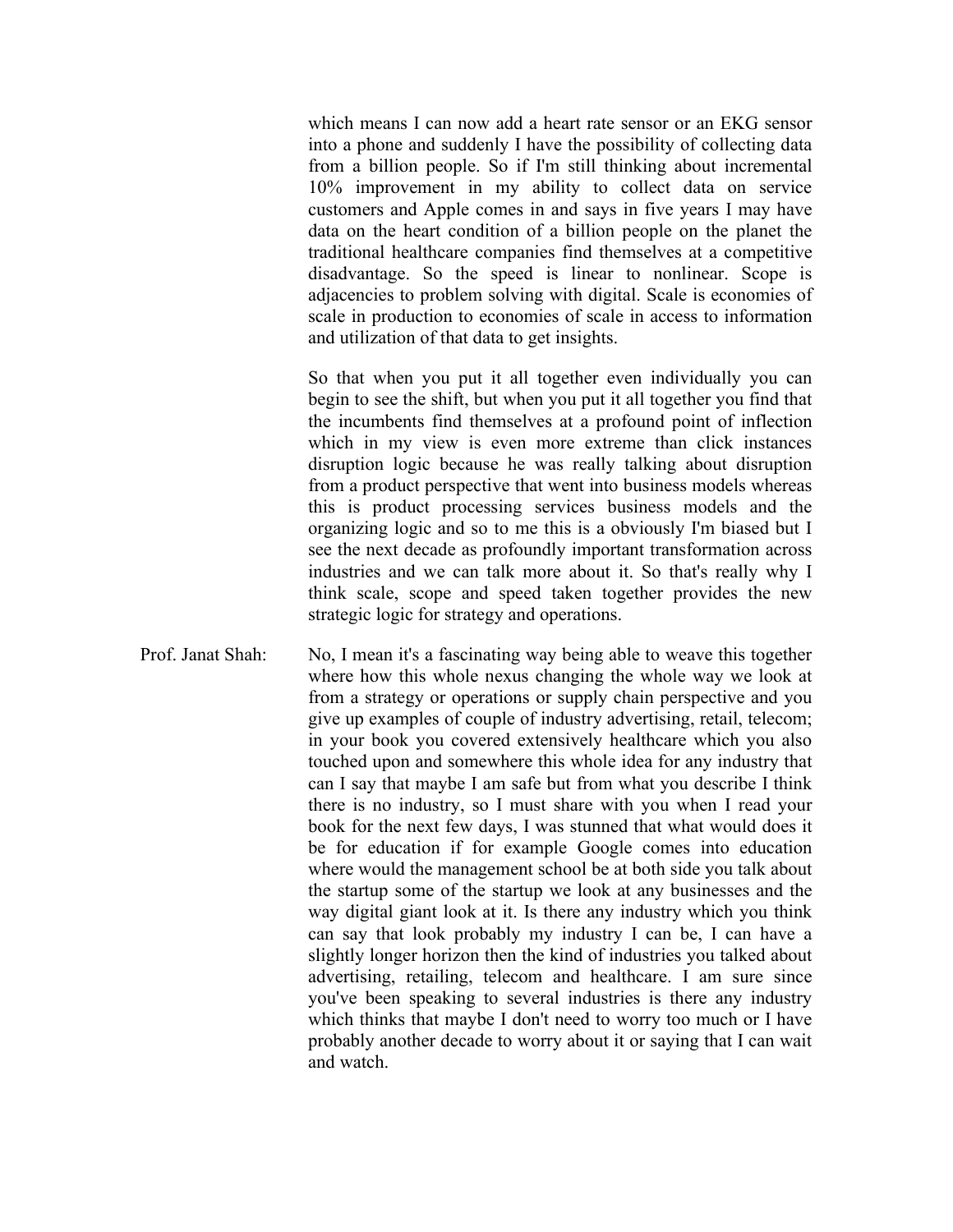Prof. Venkat: No, it's a great question. It's a question that always comes up because people want to have some level of comfort and it's not too late for them. And my quick response is the moment you're thinking about that window of comfort somebody else is already thinking about how to disrupt you and I don't think we should really give that false sense of hope to the executives or to our generation or to next generation of students but having said that so let me give you my high level where I think the transformation challenges are. What we have seen so far are what I didn't quite articulate it in the book but the later on when I talk about it I make the distinction it's the we have seen the transformation in analog to digital industries so far. So it is easy to digitize books. It is easy to digitize movies. It is easy to digitize software. It is easy to digitize advertising, maybe it is easy to digitize banking of some products analog to digital which means the analog version per se is more inefficient and the digital version doesn't take away from the richness of what the product is. Music is still rich except for the aficionados, movie is maybe he's even better and so on and so forth. The next wave of transformation is what I'm calling is the physical plus digital where the physical product will still be needed. I'll still need a car, but the value may not be in the car. The value will be in the one who gets me to go from point A to point B uses the car, deploys the car and gets me to go from point A to point B or gets goods to go from point A to point B. Then, the larger question is there is this new value and is it going to go to the incumbent that owns the physical asset or is it going to go to the company that manages the digital overlay on the physical products and here the digital transformation is still using the same ideas of scale, scope and speed but the speed is in both in the transformation of the product as well as in the speed at which I understand how consumers and individuals move. This will give you some numbers. For seven billion people on the planet seven plus million people on the planet we have two billion motorized devices that move, whether it is I mean I'm not counting the two wheelers. I'm really counting the four wheelers and the trucks and so on. If we add two wheelers it's even more. I think that is an unacceptable ratio going forward as population lives in mega cities. So whether you take Calcutta or Chennai or Bangalore or whatever else India is going to go through the transformation of the next 20 years. So if you think about the car industry you know whether it is Tata Motors or Mahendra's or else read redefining themselves as a mobility company will they be able to succeed and bring in that transformation space or will they be seen as providing the cars and the Olas and the Ubers and the Googles and the Apples are much better and understanding individual preferences and personalizing our transportation needs at scale. So it's physical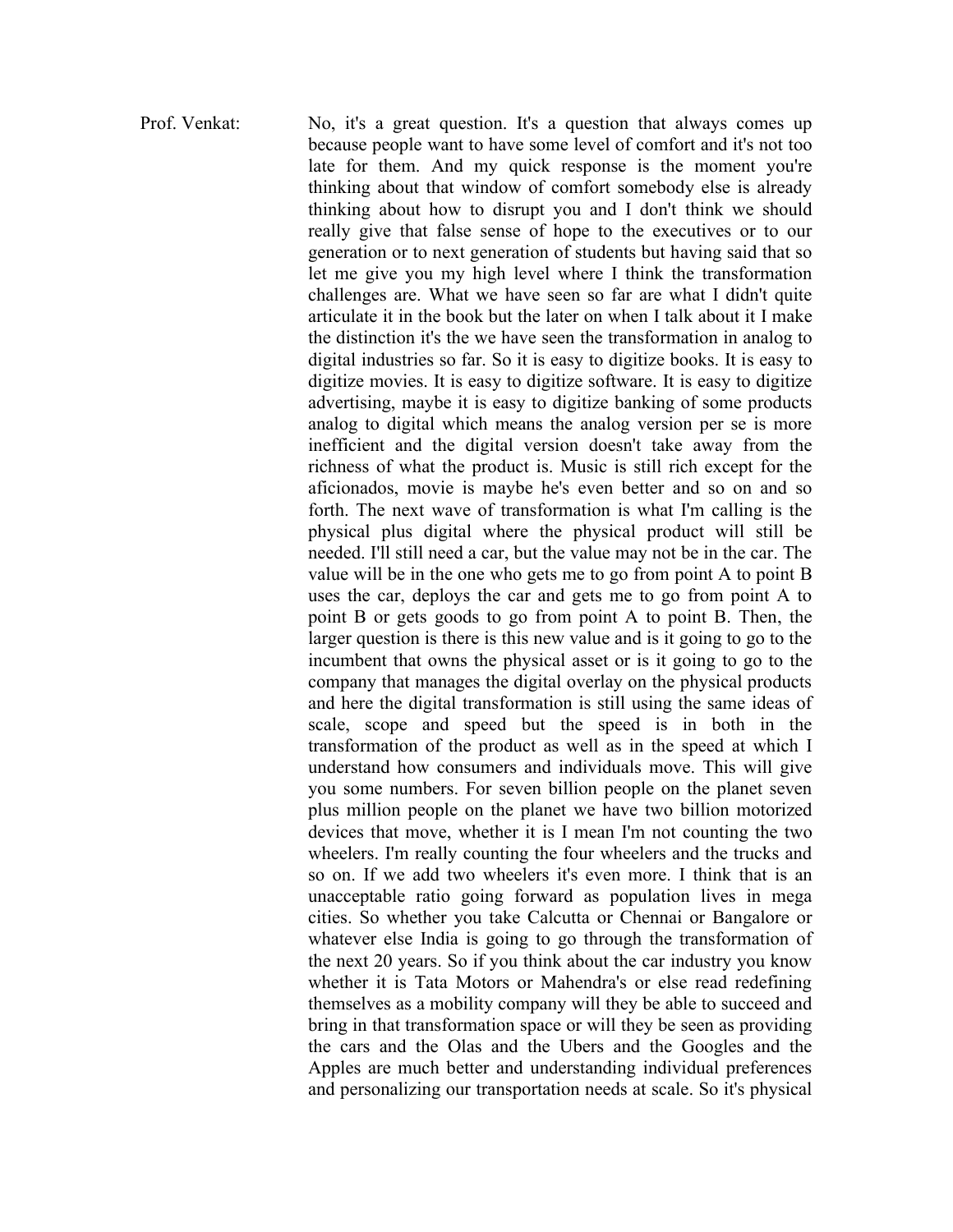plus digital and the same thing and farming. Farms are still going to be important but a tractor combined with data on weather and data on fertilizer, data on ill deficiency of the farm is going to be valuable compared to just simply delivering a tractor or a earthmoving equipment or a combi and so we can keep going and asking in every industry what is the value of information about the product when used how will you take advantage of that shift while preventing a company that's asset light and information-rich to take advantage of this shift and the point that I make to all the companies is the incumbents in the first wave of transformation missed seeing the digital shifts. The Warner Brothers and the Sony Music and the Manzo Noble and the bookstores missed it and the digital companies won out. If you have physical plus digital industry which is pretty much every other industry, are you going to miss out and allow the digital companies to win or are you going to transform your physical asset to really deliver greater value and now let's come to our education which is our profession. And much of what we do and we're at this point in time going through an exercise ourselves but let me just get us to think about our model is based on the sage on the stage model. You or I stand in front of it and we got 40-50-60 people, students that are listening to us because we have the information is that the best way to teach, is that the best way to learn better than asking the question is the best way to teach is it the best way to learn the answer it is not the best way to learn. It maybe the best way to teach from an economies of scale and production point of view and delivery point of view it's not the best way to learn. So how will we now decompose what we teach into skills and perspective. Skills can be taught online where different people with different levels of engagement and understanding of the concept take different modes of learning. Some people learn by reading. Some people learn by watching. Some people learn by doing things. Some people learn individually. Some people learn in teams. Let them learn all the basic concepts of supply chain and strategy and perspectives is debates, dialogue and discussions where the classroom is still best suited because these are unstructured problems that is best suited by having us engage with the student to go deeper and connect the dots and so can we now look at education as skills and perspectives, skills done predominantly, digitally and perspectives on predominantly physically with some aspect of physical and digital connection. We, at Boston University as you may know have announced the first online MBA degree on *AdEx* platform at disruptive price point that is our way of saying that if we don't disrupt ourselves we got to let other people come in and so it's an experiment. It's what I call in the book an experiment at the edge which will tomorrow create collision at the core. It will force us to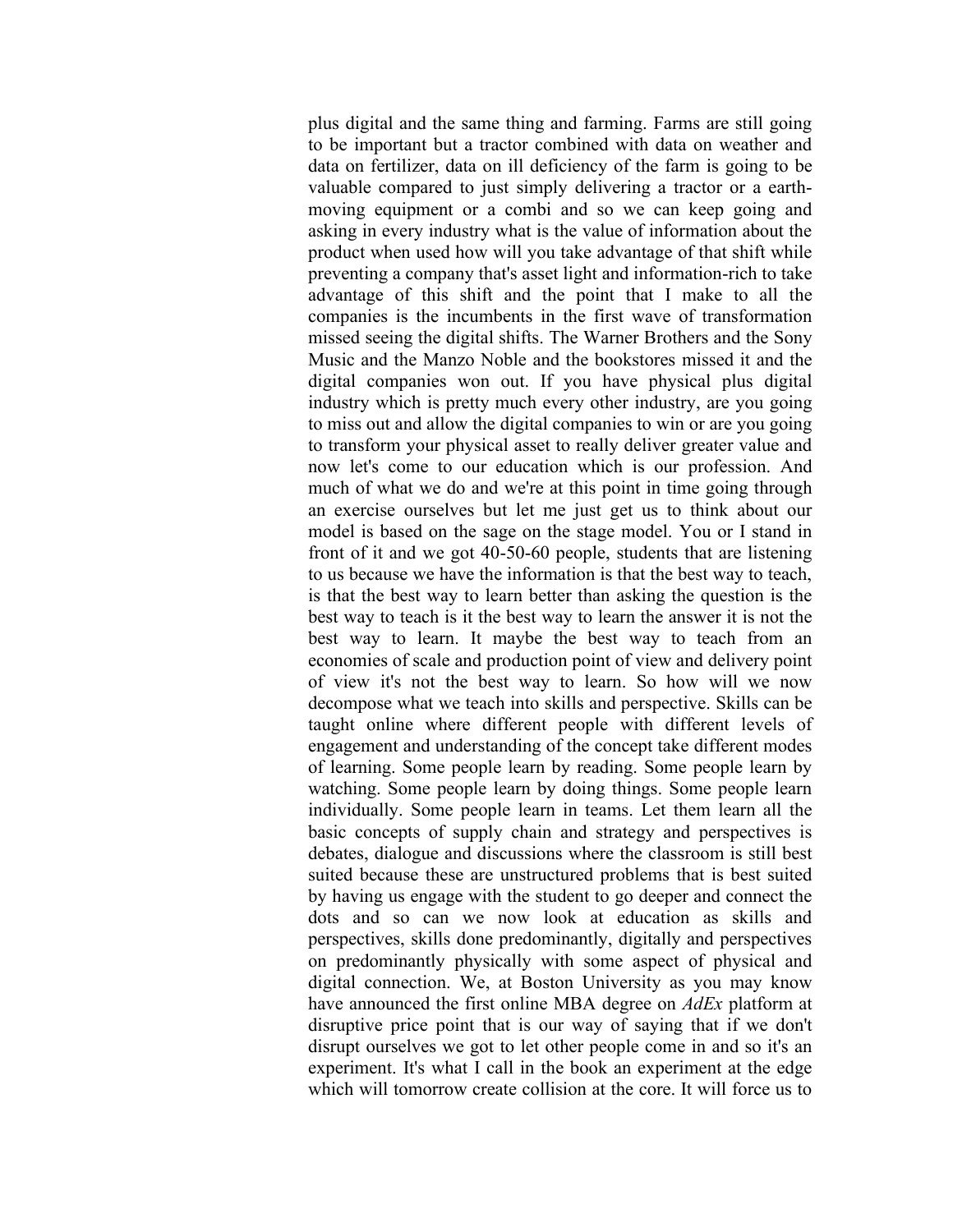reimagine how often do we need people to come is in to medium model still a legitimate model where people give up two years of opportunity loss of income and relocate to a place like you and like Udaipur and places like that or can we allow them to learn while they're on the job and then come for focus time in which that oneweek intervention is far more effective rather than a two-year elapsed time which might have been a great model 25 years back when I went to IIM, Calcutta I was 24 and at 24 I want to be with my colleagues but at 30 I have maybe I am married, I have got a young kid, I can't afford to take two years and come to a university and study and maybe logic of an elapsed time of two years is our constraint not customer's preference. So I think the same issue is happening with car industry. The same issue is happening in logistics. So we got to really think about all of these ideas as well you see the physical plus digital transformation in the next 10 years.

- Prof. Janat Shah: I think it's a fascinating the way you putting this physical plus digital together and essentially saying at the heart finally it's a customer that are you able to give a value to the customer and how you are able to leverage the data which traditionally we have not done as much and if I am incumbent if I am able to do that well I will survive and prosper otherwise within the whole value chain relatively this newer players will come and extract the value. This whole, so it's going to be a very interesting journey and how the incumbents are going to take advantage of their existing physical assets, understanding of a customer, will that become a liability or would they be able to take that as a strength and as you said they seem to have missed, most seemed to have missed the digital the first bus but will they embrace this whole digital and go through a transformation which you have argued.
- Prof. Venkat: Yeah.
- Prof. Janat Shah: Just just curious so far we've been looking at a lot more from a industry perspective. It will be good to look at from an individual perspective which is where you did talk about from education sector but as manager if I'm a manager, if I am a student we are actually the way you talked about we also think that digital is going to be a future and can we prepare our students and manager for that future world. It would be interesting to hear your thoughts in terms of how I as a young manager or a student when I'm looking at career ahead how should I look at when the industry are going to be disrupted, industry is going to try and transform themselves; how do I look at myself as a manager and as a student.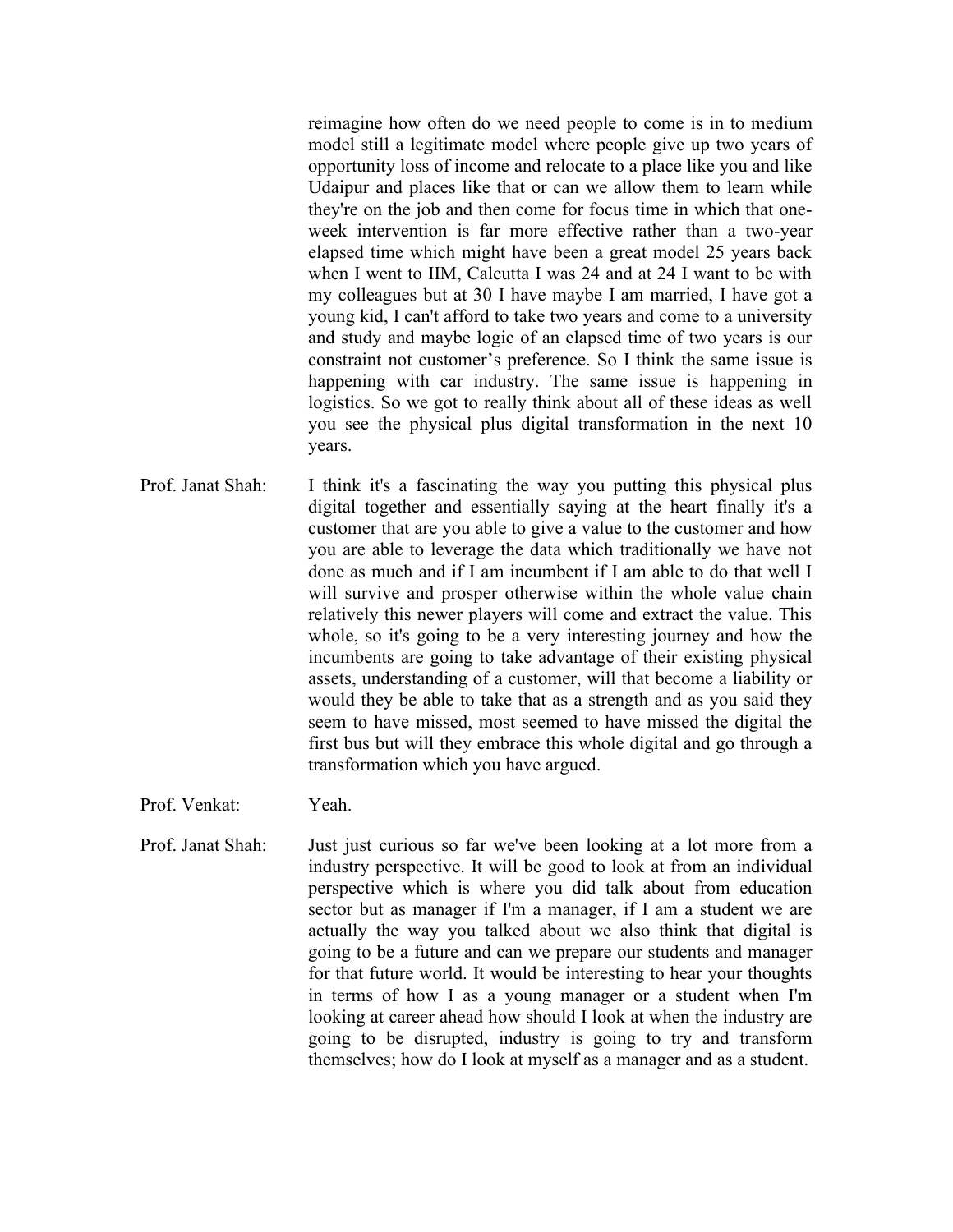Prof. Venkat: Yeah. It's a great question. A question that comes up. Let me try to differentiate a practicing manager today from maybe a student who is just coming into an IIM right now. For a practicing manager what I tell them to do is a very simple exercise. I tell them for the next four weeks after every meeting you make a note in your diary whether you added value in that meeting, what decisions did you contribute where your expertise was needed for the decision to be taken in your view in the best interest of the organization and then is that decision something that could be automated today but you have not automated it because the process didn't allow it but it could be automated but you didn't do it, or it could be automated in the next year or the next three years or it cannot be automated that you think in your life period whatever that is, let's say ten years and then at the end of the week, at the end of the four weeks just do your own math. You don't have to show it with anybody else because it's individual reflective exercise about where I am adding value in my job today. Most people when I see them next time they say that exercise would be an extremely useful because much of the reason why I am spending my time and adding values because the organization hasn't quite figured out how to automate what I'm doing and I'm in meetings in which historically a marketing function meets with a center I'm there but for 45 minutes I will just give an information that I could read in five minutes. So I still have this very arcane processes in which we have not automated which means our skills have not being put to full use. Then I ask them if you had allowed those activities to be automated how would you now spend your time, what kinds of problems would you now want to address that today you're not addressing because you are attending low value-added meetings and that's a very important exercise for every manager to go through is what is an unaddressed problem? It's the original intent of Google's 10%. originally when Google's ordered 70:20:10 we just become roughly 80:20 or 70:90:10 depending on who you talk to but the intent is what we need to do not the actual calculation. The intent is if you want to be inside Google and you had time to think about it what problem would you solve out of which came Gmail and out of which came you know a project Sunroof out of which came Google Phi and many other things; for a thousand ideas will come and only if you would have traction but at least you're getting every manager to say if you are not adding value today where would you add value and then the next question is what skills will be needed for you to solve that problem. I may be able to identify the problem but I may not have the skills.

Prof. Janat Shah: Correct.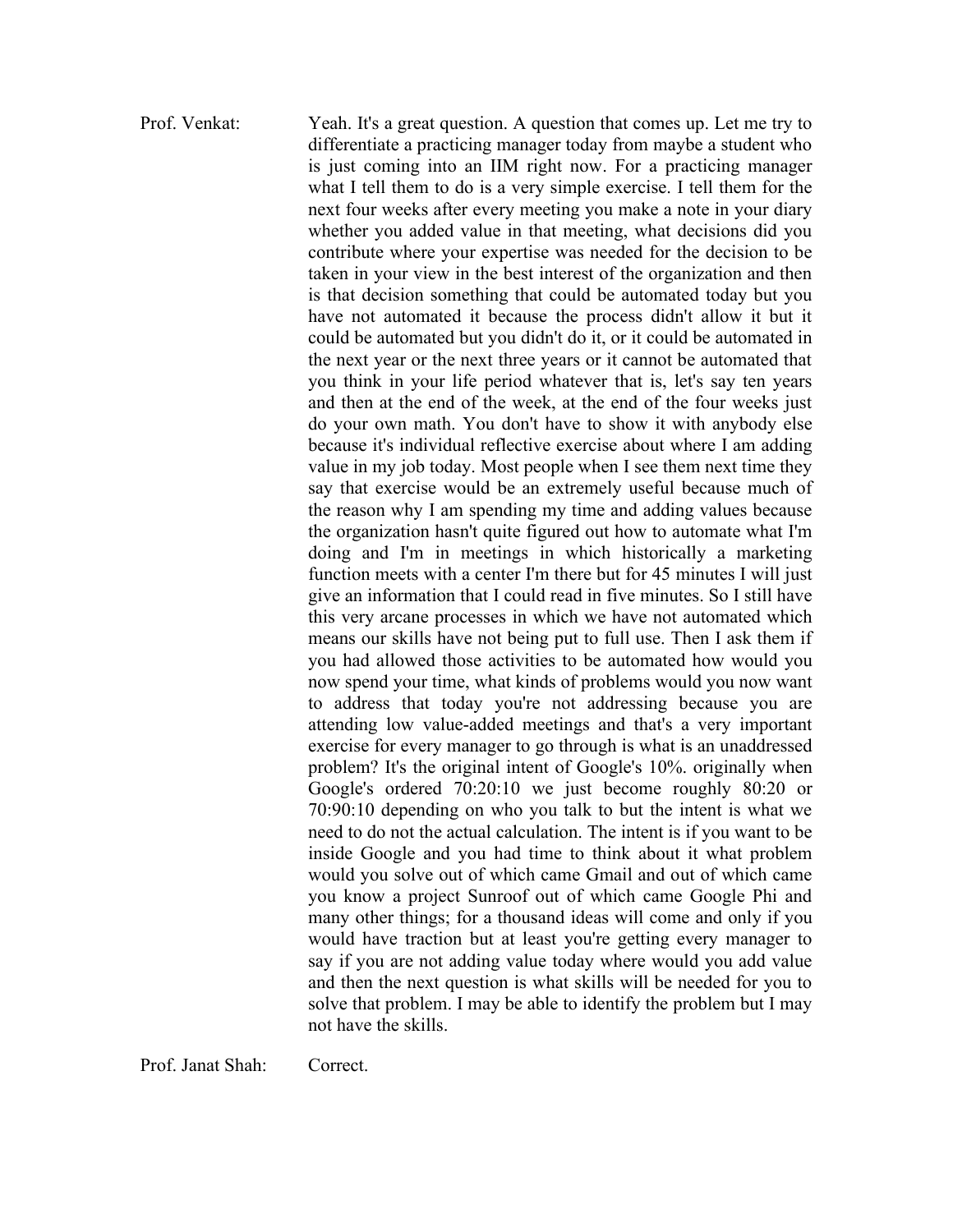Prof. Venkat: Actually if I am health care and important problems always personalized medicine at scale. I know that I need to solve it but I may not have the skill to actually do personalized medicine at scale then what do I need to learn so that I'm able to address personalized medicine upscale. I'm giving you a short version of what you can easily see as a discussion that you can have with the managers. But the current students and it's really more for us than educators than for the current student all our education system is based on helping the students understand the answers not framing questions. We evaluate them on their ability to answer. The reason why I got into IIT or I got into IIM on that given day is because I must have answered more questions than the next person. There's no other reason. I mean it's whatever it is I mean that day I answered more questions and I went in IIT . There is no reason why I'm any better than the next thousand students that didn't get into IIT but we already categorized them into one or the other and knowing answer is no longer enough in the age of Google, in the age of AI, in the age of data it's more important for the individuals to know how to frame question and have a profound sense of curiosity to connect the dots and see the bigger picture rather than mastery in analytics or mastery in marketing or mastery in something. So really give students more opportunities to be framing questions and answering rather than writing answers to predefined questions. So in my own class in the final paper I tell the students to frame the question and answer it which makes it more difficult for me because I've got 60 different papers but if I had given a question for which I know the answer if the grading is very simple but it is monotonous. I'm using the rubric that I know to evaluate my students and I tell them that's the toughest problem is for me but in doing so I'm really giving you this thing to say what is an area where digital technology will now help us solve the problem that historically we haven't been able to solve and then write an answer to say how can we solve it today, how can this be solved in three to five years and beyond and students find it extremely difficult thing to write. But I said that hopefully you will realize that that is what you'll be asked to do and then connecting the two the student today and the manager of today the distinction that I make is managers are people that solve the problems as framed and leaders are the ones that are constantly reframing the problem and as digital technology transforms every industry, every sector everywhere leaders should then re-frame the problem to address while letting the managers solve the problem and the transition from manager to leadership is more attention to reframing and less attention to how to solve it.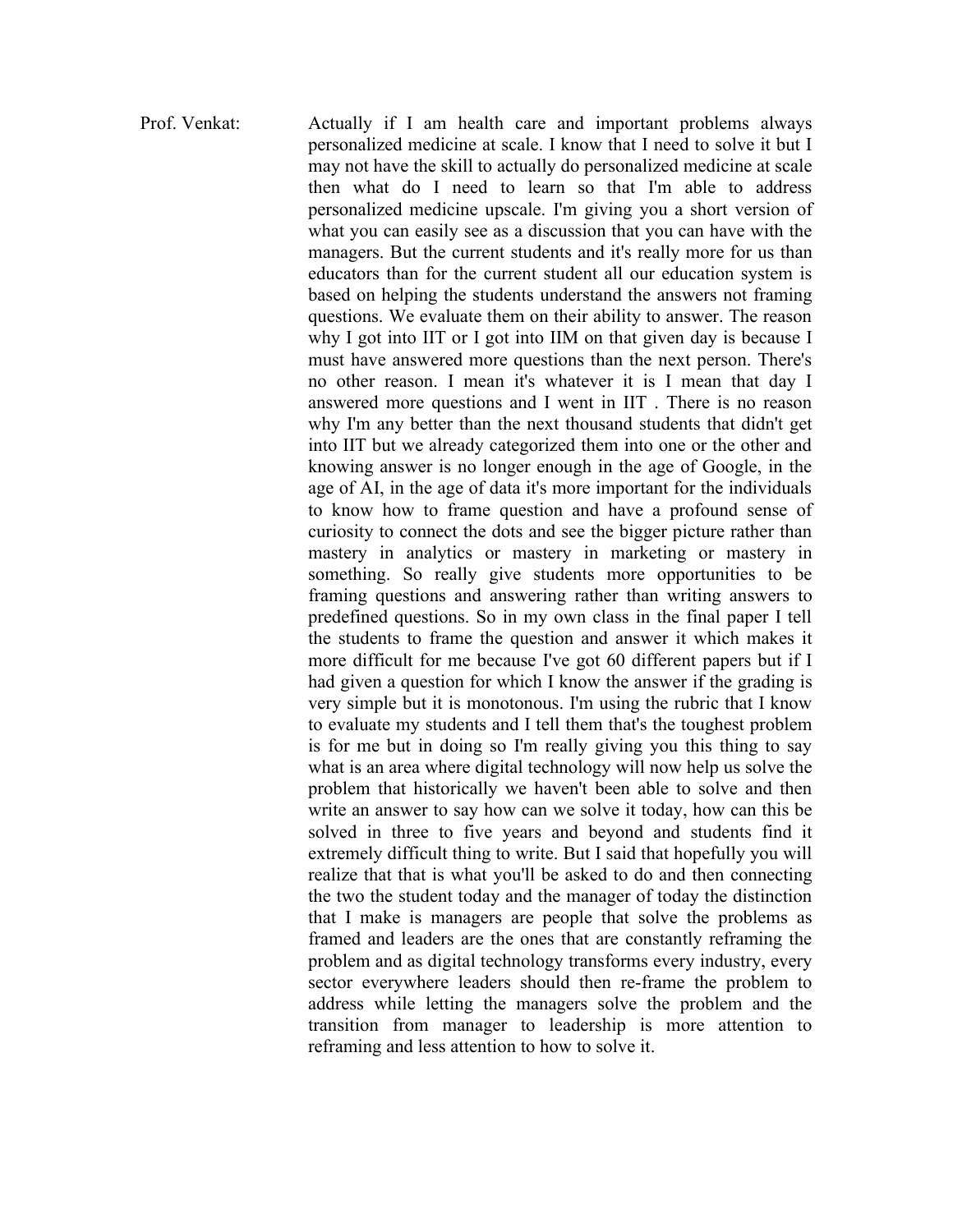And so, that really is the issue that we need to help both our current set of managers and the current set of students to think through.

- Prof. Janat Shah: So this is a very interesting way of looking at this whole phenomenon. Am I am given enough free given a solution or a framework execution or do I reframe the question. So here is a challenge which you facing that is if I am looking at let's say MBA student what do I need to spend enough time on tools and techniques or do I just focus on you know the way to reframe the question, the way you may want to lead the team or should they also dirty their hands and also actually look at detailed tools and techniques, look at technology and actually get into find the solution for a given frame. I don't have any question but I am just curious your thoughts on this.
- Prof. Venkat: No. This is something that obviously all of us are dealing with which is the trade-off between breadth and depth and so if you go back to a origin of business schools and the original Harvard model of general management right and during a period where we had functional specialists and then the MBAs came in the MBAs all moved up very fast because we knew how to apply tools, look at a problem in a broader context, look at strengths, weaknesses, opportunities, and threats so we understood comparative forces or be it core competencies or whatever else that we can add to it. We knew something that the existing managers they know because they were narrow and we were broad and I think we are reaching a point where can you really be a general manager without knowing enough about the underlying technology. So this is important question. I think Jeff Immelt at GE made an observation that I think it's in public domain but we can look through it. He made the observation that in the future there's no general manager. You need a manager that is a function as an understanding of how that particular thing works. So you can't be a manager inside GE and go from being an aircraft engineer to healthcare to NBC Universal to transportation which was the old GE model where because the old GE model is that you can look at numbers you can figure out how to resource allocator. You can identify good people and you can now motivate them and if you motivate them and give the right incentive and look at the numbers which projects to stop, which projects to innovate and let the functional experts do that and now what I'm getting us to think about is that we really need leaders that have enough understanding of what technology can do. So I don't need to be an AI expert but I need to know what AI will do to make a car an autonomous car. I don't need to know the details of the algorithm of how the car navigates using the light sensors and sound sensors but I need to know the progression of the evolution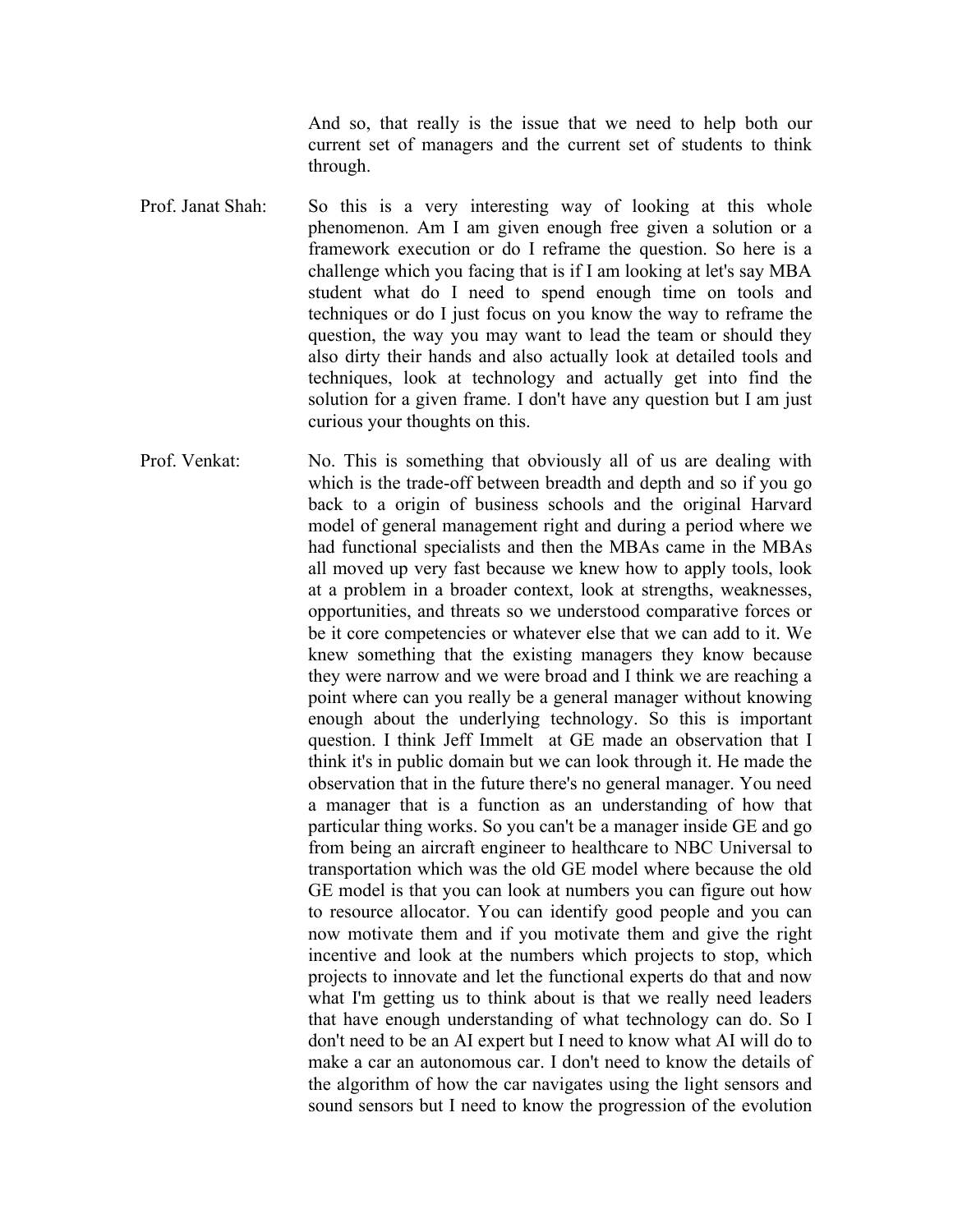of the light sensors and the sound sensors enough to know that in three to five years the cars will be able to see the road much better than humans which is even today possible but I know it's going to navigate through winter conditions all the different conditions much better than the best human today and then what does that mean to redefine the architecture of the car. So if I'm a car executive I need to know that. If not I need to at least get myself familiar with a level of technology to really ask that question. So what I am trying to tell my students is this is very interesting Netflix show called Inside Bill's Brain. Inside Bill Gates's brain. And it's worth watching not because I'm saying Bill Gates is the answer but it really is but how is he thinking about problems like polio and sanitation. He is able to look at the importance of sanitation and engage in the enough conversations with the experts to motivate them to look at different way of solving the problem and to try to address something and we can all come at the same thing at a lower level and say I need to have enough curiosity to know how will the development of human genome decoding help find the cure for cancer without being a serious biochemist or a biopharma because I'm going to be an executive in the pharmaceutical industry. So that balance between breadth and depth is important when digitization starts to change every industry. I think that's our big issue.

So this emphasis on general management value where we give this false sense that you can go from selling Pepsi to running Tech Mahindra. No, I think students have to make a choice and develop a deeper understanding of the industry's architecture and how that'll be impacted by technology and then evolve it rather than say I'm an MBA from IIM Udaipur and I can do and be a manager from point A to point B I think that for the next 10 years will prove to be the Achille's Heel for managers today.

Prof. Janat Shah: No I think it's a, thanks for answering that very complex question of how do I balance breadth versus depth and especially looking at digital future how should a student and a young manager should look at these issues. It's been fascinating. You talked about your thought processes till 2015-16 where a lot of focus on analog to digital then over last few years you been looking at whole digital plus physical and so just curious at this point in time what do you think are the questions which you think in your mind are unanswered and when you look at next two years, two to three years, what are the questions you would be looking at when you look at, so some areas I think you've given it fairly I would say probably one of the best framework to look at issues from analog to digital none of them are simple but at least there is a direction and also this whole idea that you need to be paranoid about some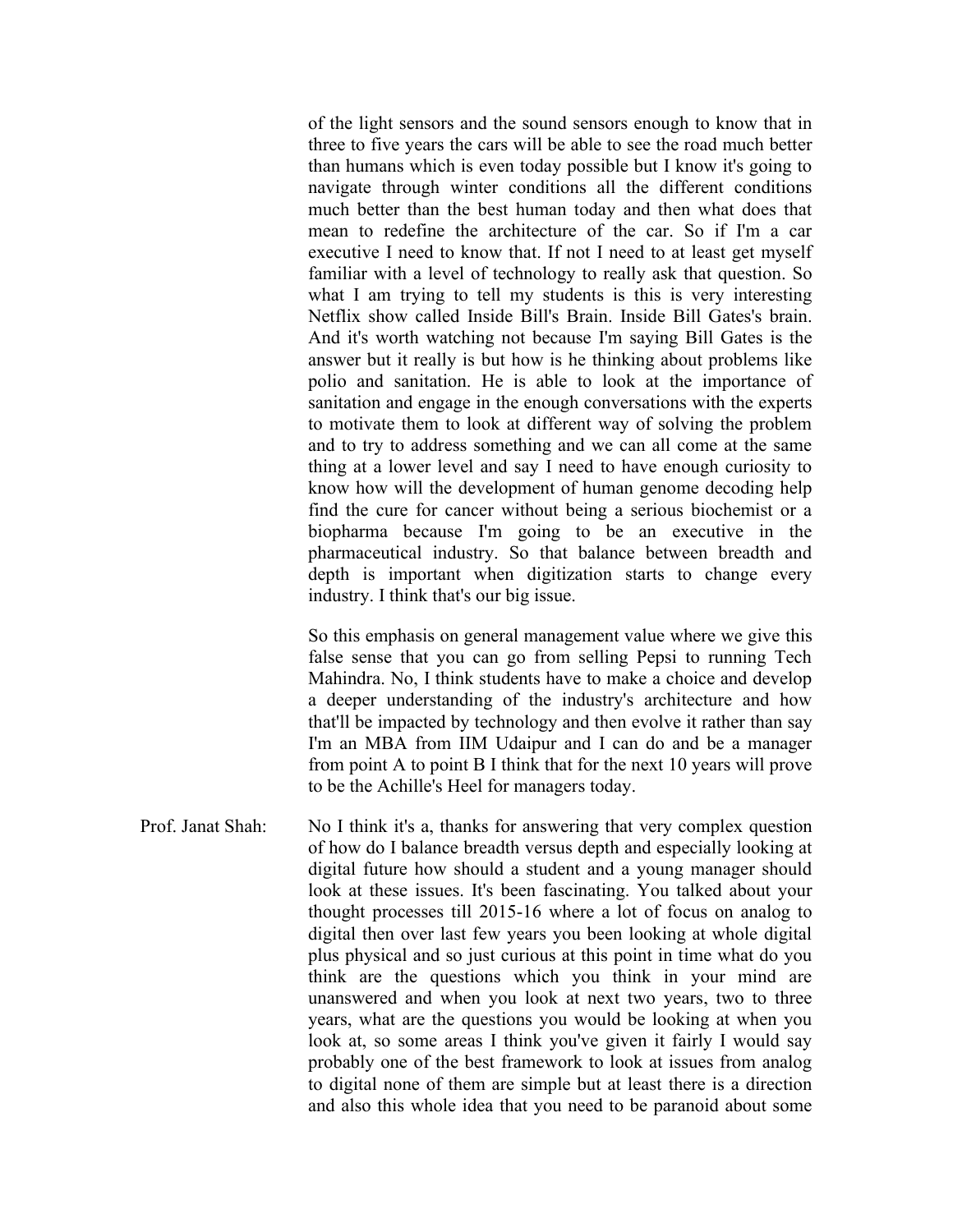of those issues. So you looked at analog to digital. You looked at both physical plus digital. Are there questions which you think as a researcher, as a scholar who been you know leading the way industry look at this as well as academia? What are the probably two or three questions, which you think you would like to see answers in next two to three years?

Prof. Venkat: Okay. There is quite a few. The challenge is to find the few that's really vexing for me. For me the number one issue that is still troubling me in some sense is most people including most of our colleagues in the academic community plus most of the people in the industry still look at IT and digital as a specialist idiom that only affects some function and then some industry. They say oh why can't I delegate this to at the IT organization, why can't I delegate it to the technical people that are more technically minded to solve this problem. Why can't I create a new function called digital organization or appoint the chief digital officer and let her or him deal with this and not treated as something that is strategic and important and the reason why that is frustrating is because the moment we frame it as it is something outside of business, something outside of what we do as managers then we have this false sense that I don't need to deal with this, let specialist do that and come back. So what I like to do is to see more a better understanding of how do we articulate the centrality of digital as the fabric of where the world is going to go in the next 10 years. As somebody told me few months back in the future there will be no digital strategy. There will only be strategy. In the future there will be no separation but I'm saying yeah I'd like to see that today but in the absence of that we still have this separation and we say well let's create an AI team or let's create a machine learning team I am saying that's the problem. Let's create an IT team. No that's it's really what you identified in our conversation earlier what is the fundamental customer problem they want to solve and how do we solve it at scale at speed. How do we get a better handle of what value we can deliver to customers where the old industry boundaries are no longer relevant or people use regulation the regulation is preventing me. The regulation has not stopped Google getting into the self-driving cars just like regulation has not stopped Google creating wearily to put data and analytics of the core of figuring out new way of ways of solving healthcare problems. Regulation is not going to prevent Amazon and JP Morgan and Berkshire Hathaway to create a healthcare company in Boston called Haven and recruit Atul Gawande to be the CEO to come up with a new way of solving healthcare problem. These are people that are able to look outside the boundary of our thinking to see how we can solve the problem. So I hope in the next five years we have a newer understanding a nuance understanding of how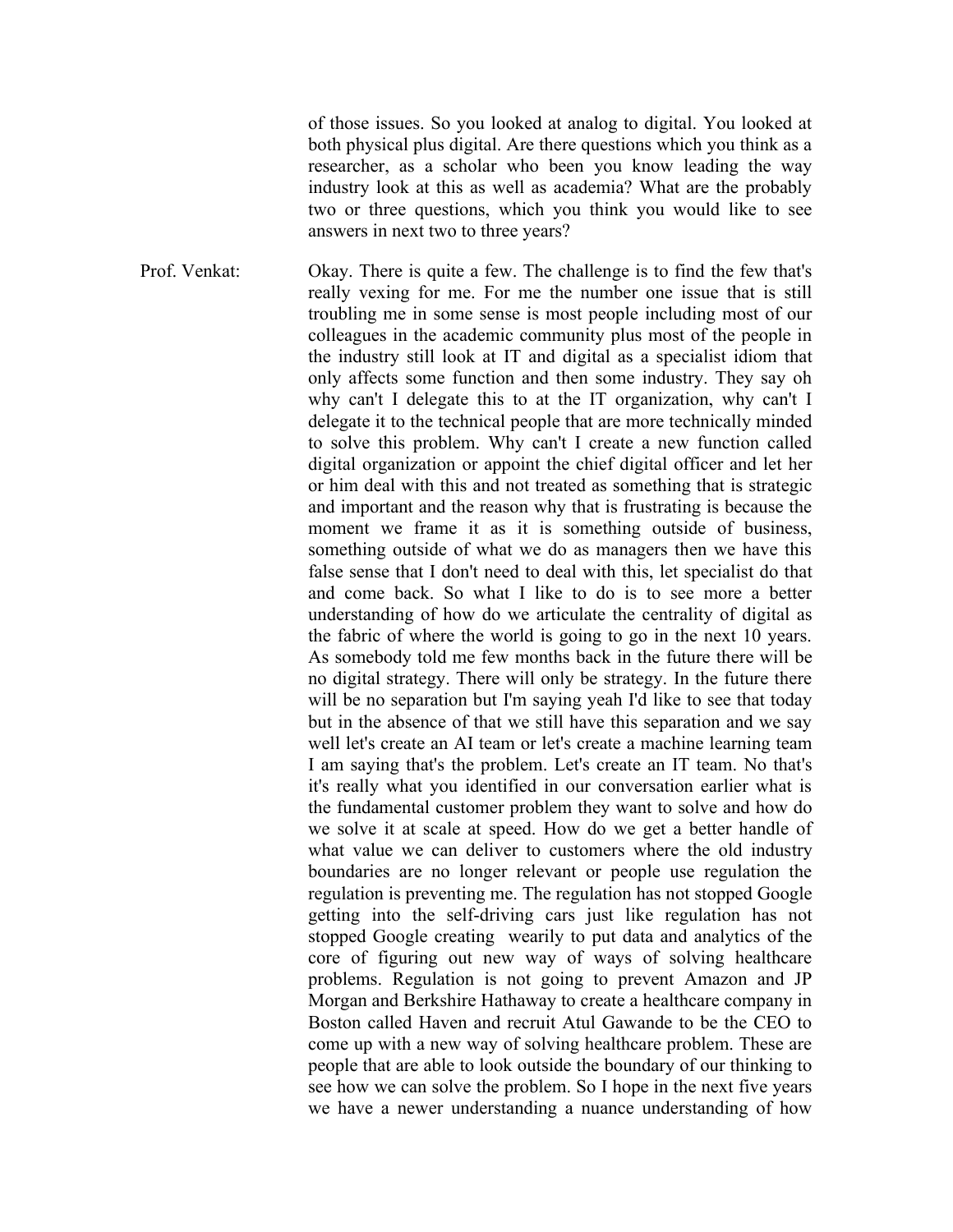digital impacts industry societies companies and individuals and not treated as separate. I think we are seeing trends but I like to see that much more. And then the second and maybe more important issue is what do we do as humans against the backdrop of massive automation that's going to be just around the corner and maybe IIM Udaipur is dealing with this but I look at the Indian IT industry and then all the second-order implications of what happened with that is everybody wanted to get into this software and software related skills and what are we doing when we going to have massive automation of the skills for which we falsely created a sense of hope for a whole generation of students to want to take it because they think there is job that is going to be far more lucrative and guaranteed and those are precisely the jobs that are going to get automated. So we have a young economy. We got a young demographics in India how do we deal with this automation question, value creation question it's not going to get played out in the next 10 years but it's something that I'm obviously very much interested in but it's something I'm sure you're dealing with and so those are two. At every level there is going to be a disruption. So this innovation disruption transformation is a cycle and innovation destruction transformation is the cycle that I try to depict using experimentation, collision and reinvention and we will see that get played out much more and it will open up more questions. It will open up more fascinating areas of discovery that I hope more people spend time studying because we need everyone to bring an energy to solve this problem.

- Prof. Janat Shah: So thank you for sharing this too. You're absolutely right. I think unless we get more managers and leaders to see this as a central problem the first part which is saying that digital it's not somebody else's that just appoint digital officer or chief digital, CDO or that's not going to solve the problem somewhere all of us need to embrace this and how do we create that sense of urgency in all of us. I think we actually decided to take a plunge and offer a oneyear MBA in digital enterprise because we saw there is an operational force all of us.
- Prof. Venkat: I think I just lost you in the last few seconds.
- Prof. Janat Shah: Sorry. I think the issue which you raised that how do you bring digital at a central for all of us we try we are trying to do that at IIM Udaipur by saying can we launch this one year MBA in a digital enterprise management and in the process force each of our colleague to look at their discipline in terms of how are you going to look at from a digital perspective. So we using this as a way of reinventing all of us in a experiment way, the way you talked about let's do innovation let's do experiment and in the process reinvent.